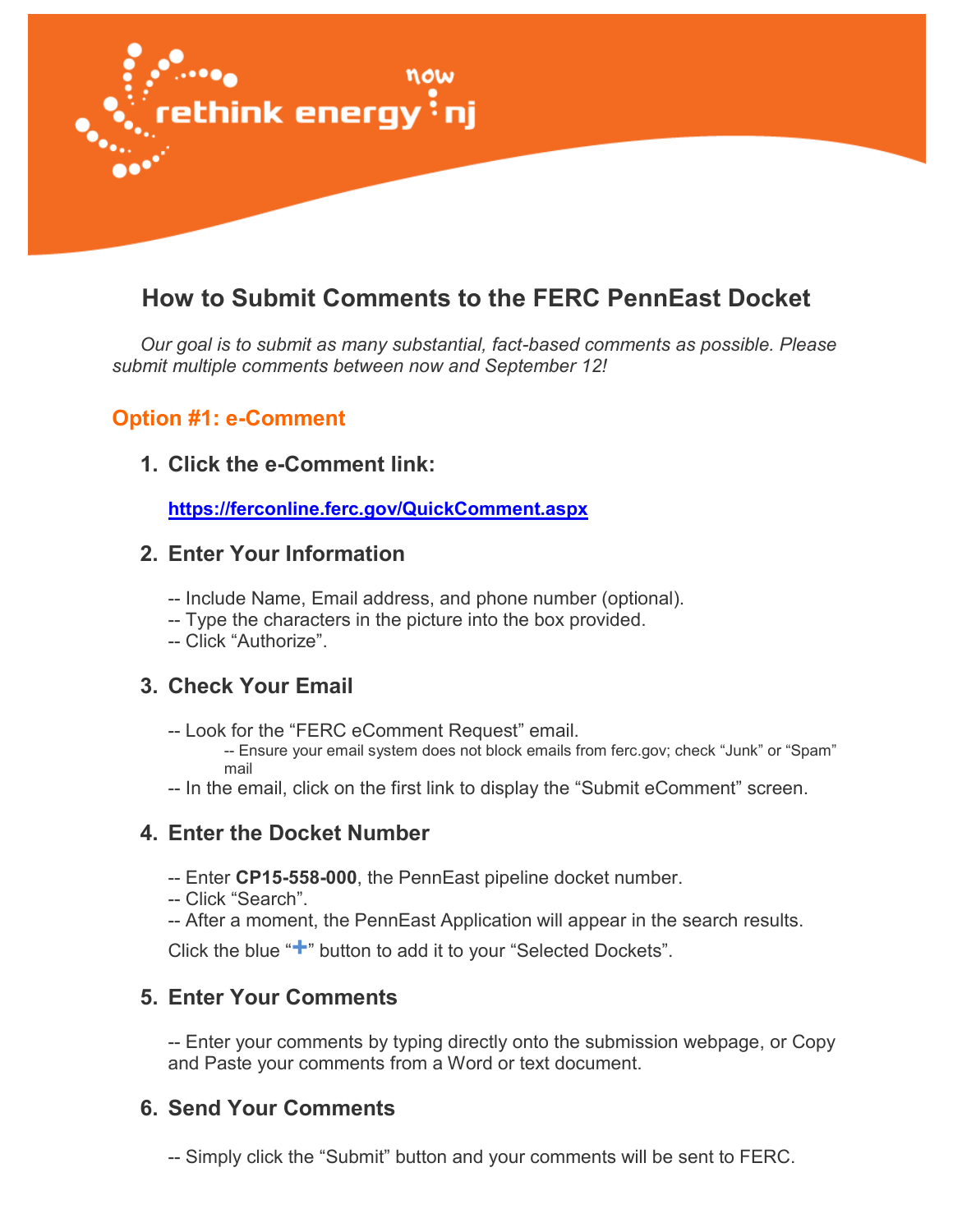# **Option #2: e-File a Comment (for Letters and Attachments)**

*e-Filing allows you to upload documents to the FERC PennEast docket. To e-File, you must be registered and have your FERC ID. If you do not, you can e-Register at:* **<https://ferconline.ferc.gov/eRegistration.aspx>**

#### **1. Click the e-File link to log-in with your ID:**

**<https://ferconline.ferc.gov/LogIn.aspx>**

#### **2. Click the e-Filing link**

#### **3. Enter Filing Type Information**

- **- Click** "General" in the first column.
- **- Click** "Comment (on Filing…) in the second column.
- **- Click** "Next"

#### **4. Enter Docket #**

- **- Enter** CP15-558-000
- **- Click "**Search"
- **- Click** "**+**" to Select
- **- Click** "Next"

#### **5. Submit your comments and, if applicable, upload supporting documents**

- **- Choose** "File" (or "Browse")
- **- Locate** your folder with the file(s) you seek to upload (e.g. TXT file, Word .Doc or a .PDF; you can provide comments in a variety of formats; visit <http://www.ferc.gov/docs-filing/elibrary/accept-file-formats.asp> for details. )
- **- Click** "Upload" to include your file(s)
- **- Click** "Next"

## **6. Specify Filing Party**

- **- Click** the "As an Individual" button
- **- Click** "Next"

#### **7. Enter your email address**

- **- Enter** your email address (the one you used to register with FERC)
- **- Click** "Add as Signer"
- **- Click** "Next", after you see your email address appear in the box at the bottom